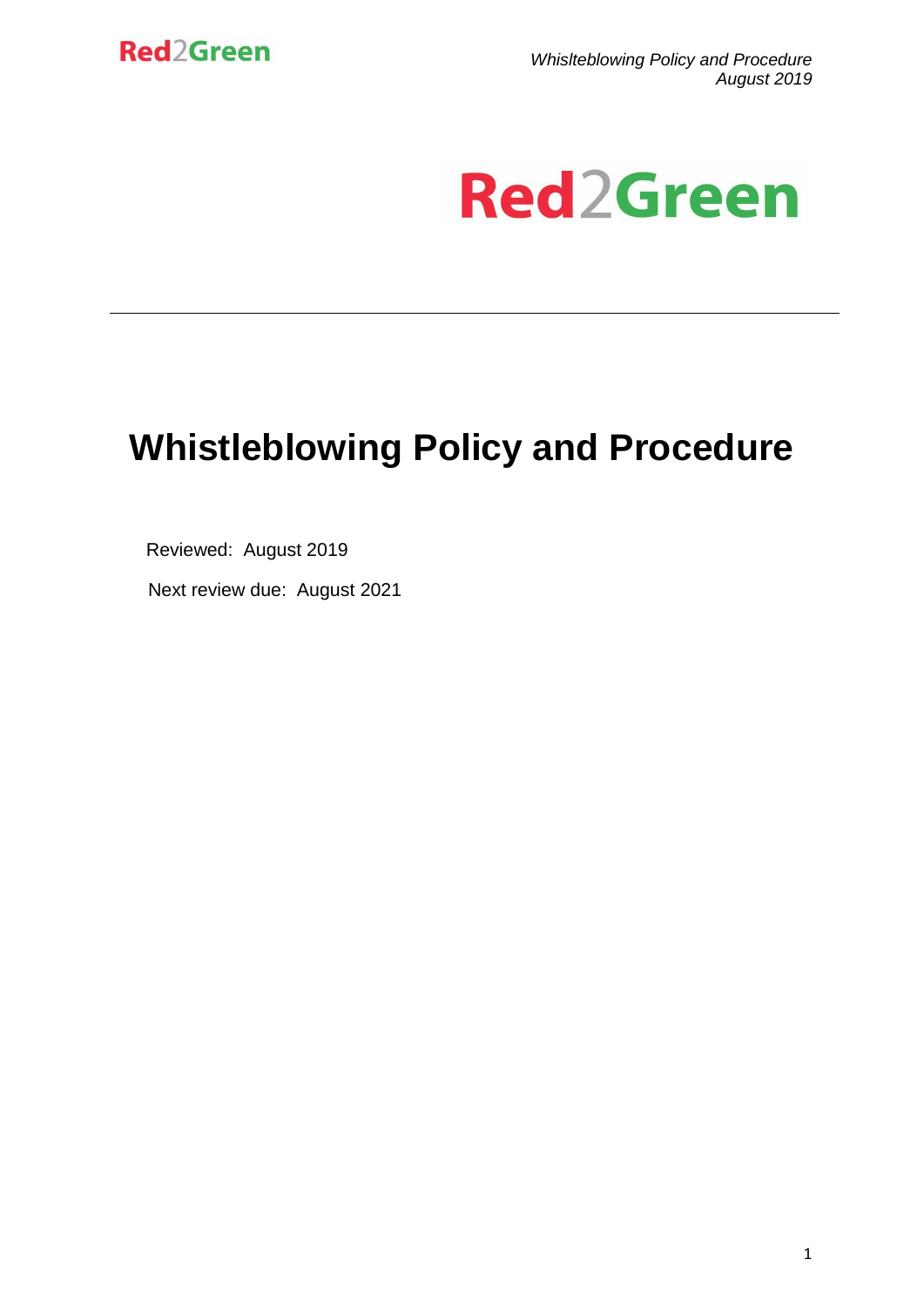#### **1. Introduction**

Red2Green seeks to ensure that the behaviour and practice of all staff and volunteers is to the highest standard and understands that staff and volunteers may be the first people to see unacceptable behaviour. We believe that individuals should be able to raise these concerns and be listened to without the fear of harassment or discrimination.

#### **2. Scope**

Concerns that should be raised via the Whistleblowing Policy, are in relation to the actions and behaviour of other staff or volunteers and should be about something that is perceived as one or more of the following:

- unlawful
- against Red2Green policies, including Health and Safety
- falling below established standard or practice
- amounting to improper conduct

Concerns that fall outside the scope of the Whistleblowing Policy are those raised by staff and volunteers:

> • about their own conditions of service: these should be addressed via the Grievance Procedure

> • as or on behalf of a service user\*: these should be addressed via the Complaints Procedure.

> •In exceptional circumstances, where the complaint involves a number of service users, or the service user is unable/unwilling to make the complaint personally, the Whistleblowing Procedure may be followed.

#### **3. Principles**

This policy is based on the following fundamental principles:

- **All** staff and volunteers have the right to raise concerns about perceived unacceptable practice or behaviour.
- Staff should, where possible, first use existing procedures such as the Grievance Policy and Procedure.
- Red2Green will not tolerate harassment or victimisation and will take action to protect staff and volunteers when they raise a concern in good faith.
- Staff and volunteers can take the matter further if they are dissatisfied with the response.
- Red2Green will do its best to protect the identity of a member of staff or volunteer when they raise a concern and do not want their name to be disclosed. However, if the concern raised needs to be addressed through